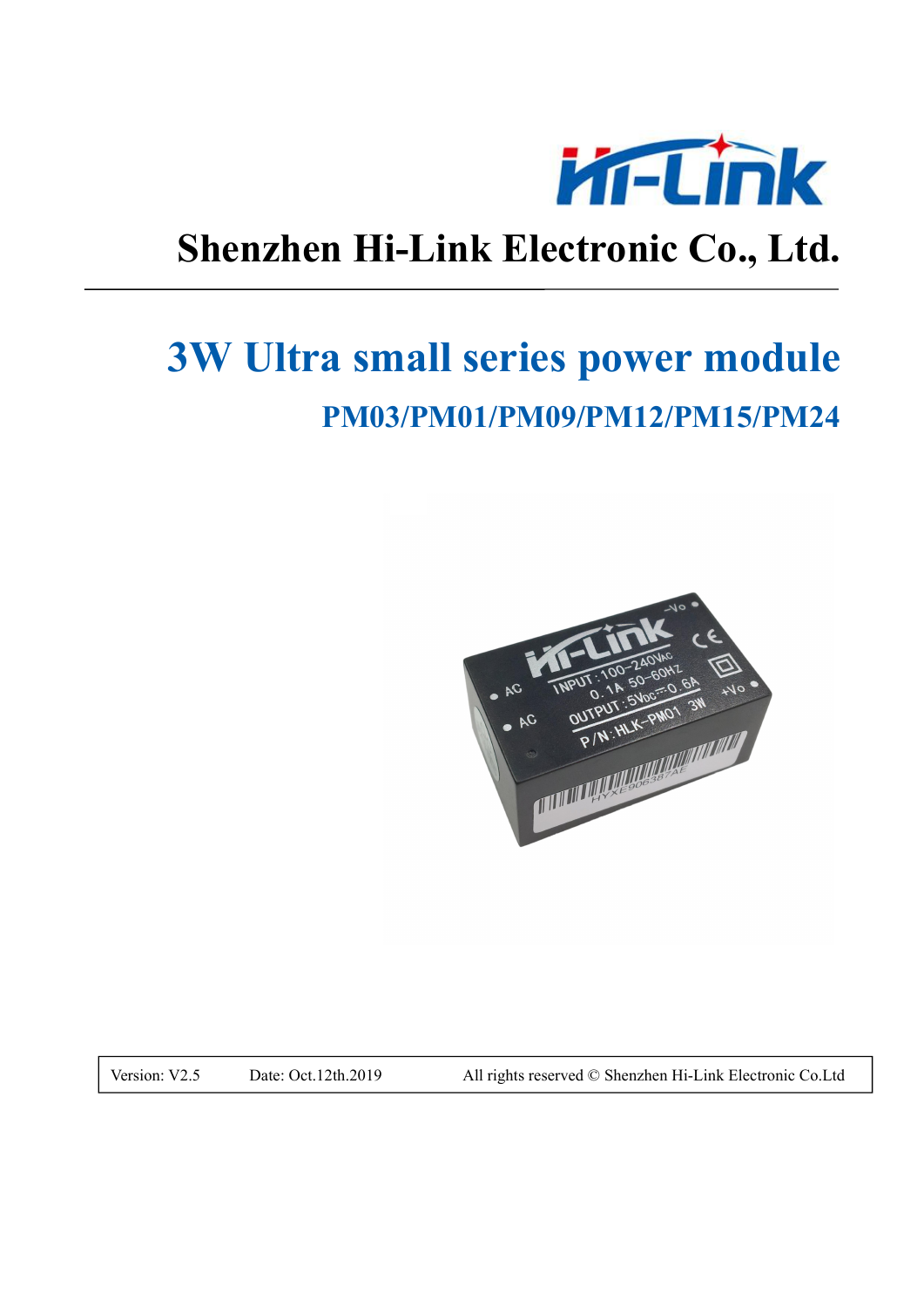## **Contents**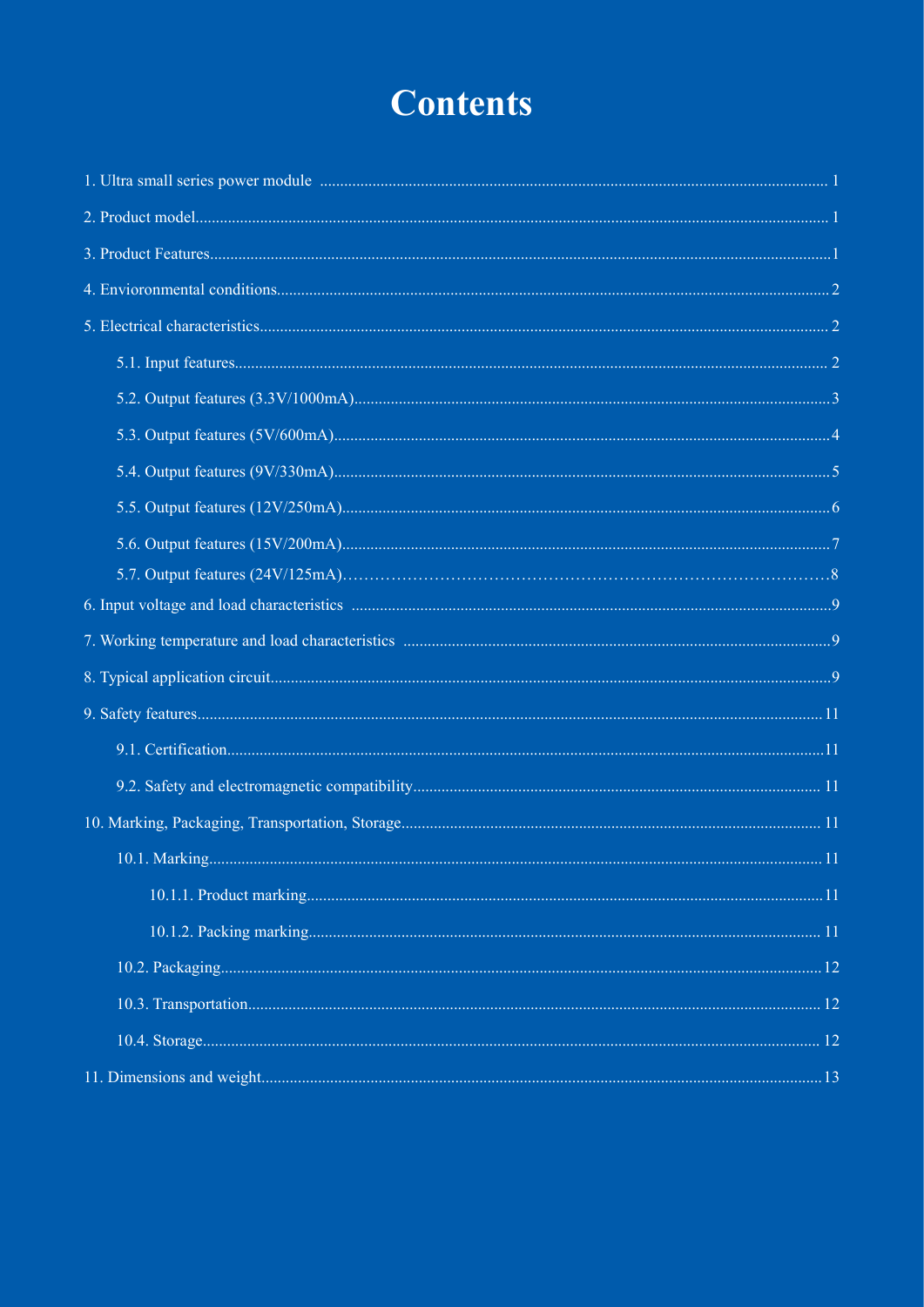

#### **1. Ultra-small Series Power Module**

The 3W ultra-small series module power supply is a small-volume, high-efficiency AC DC power odule supply designed by Shenzhen Hi-Link Electronics Co.,Ltd. It has the advantages of global input voltage range, low temperature rise, low power consumption,high efficiency, high reliability and high safety isolation. It has been widely used in smart home, automation control, communications equipment, instrumentation and other industries.

| <b>MODEL</b> | Size (mm)  | <b>Output power</b><br>(W) | <b>Output voltage</b><br>(V) | <b>Output current</b><br>(mA) | <b>Notes</b> |
|--------------|------------|----------------------------|------------------------------|-------------------------------|--------------|
| HLK-PM03     |            |                            | 3.3                          | 1000                          |              |
| HLK-PM01     |            |                            | 5                            | 600                           |              |
| HLK-PM09     |            |                            | 9                            | 330                           |              |
| HLK-PM12     | $34*20*15$ | 3                          | 12                           | 250                           |              |
| HLK-PM15     |            |                            | 15                           | <b>200</b>                    |              |
| HLK-PM24     |            |                            | 24                           | 125                           |              |

#### **2. Product Model**

#### **3. Product features**

- 1. Ultra-thin, ultra-small, smallest volume;
- 2. Global universal input voltage  $(90~265\text{Vac})$
- 3. Low power consumption, green environmental protection, no-load loss<0.1W
- 4. Low ripple, low noise
- 5. High output short circuit and over-current protection and self recovery
- 6. High efficiency, high power density
- 7. Input and output isolation voltage 3000Vac
- 8. 100% full load aging and testing
- 9. High reliability, long life design, continuous working time is greater than 100,000 hours;
- 10. Meet UL, CE requirements; product design to meet EMC and safety testing requirement;
- 11. Using high-quality environmentally friendly waterproof plastic potting, moisture, vibration, water and dust to meet IP65 standards
- 12. Economic solutions, cost-effective
- 13. Work without external circuit
- 14. 1 year quality guarantee period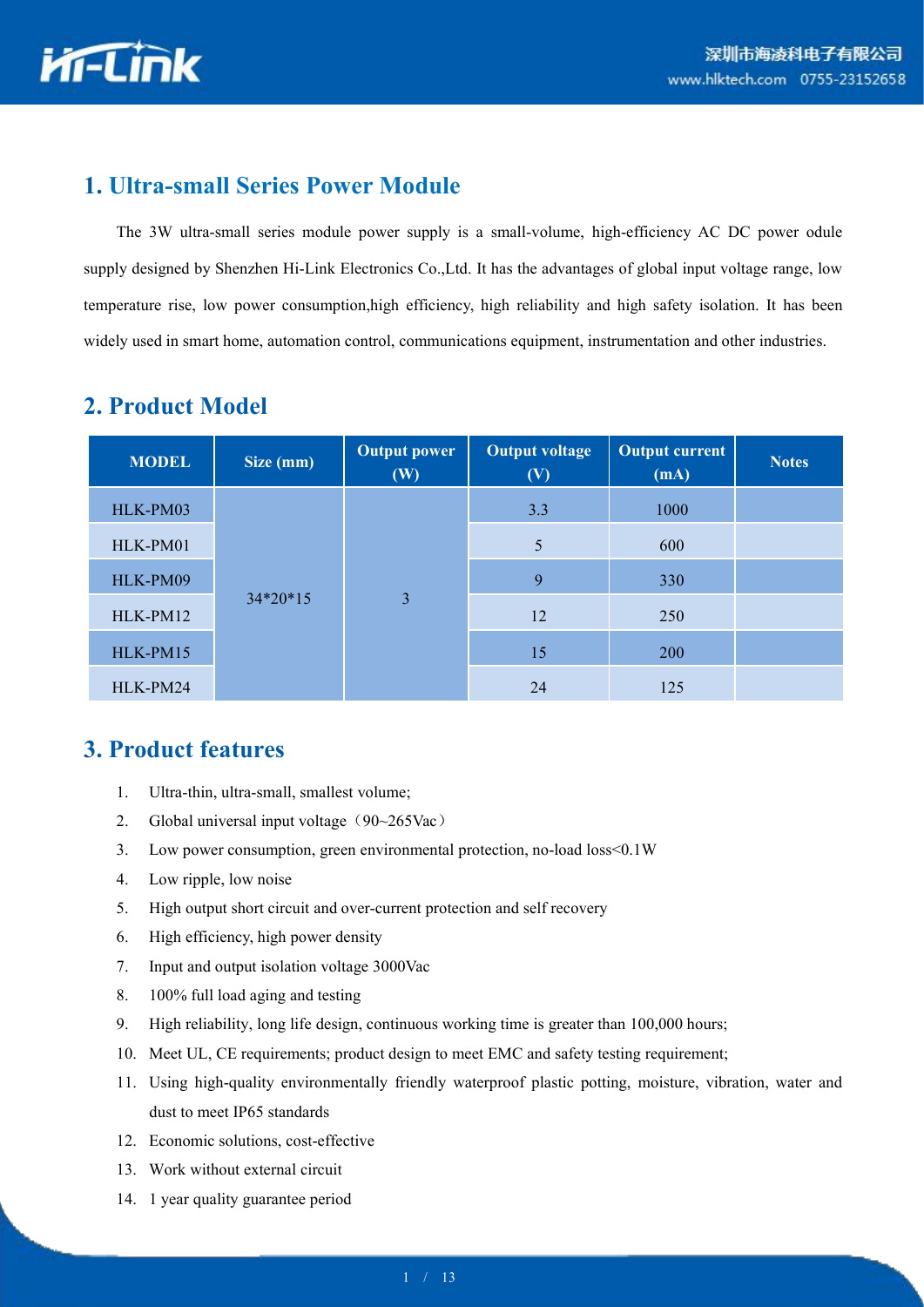

## **4. Environmental conditions**

| <b>Items</b>         | <b>Technical Parameters</b>          | <b>Units</b>  | <b>Notes</b>       |
|----------------------|--------------------------------------|---------------|--------------------|
| Working temperature  | $-25 - 60$                           | $\mathrm{C}$  |                    |
| Storage temperature  | $-40-80$                             | $\mathrm{C}$  |                    |
| Relative humidity    | $5 - 95$                             | $\frac{0}{0}$ |                    |
| Thermal methods      | Natural cooling                      |               |                    |
| Atmospheric pressure | $80 - 106$                           | Kpa           |                    |
| Altitude             | $\leq 2000$                          | m             |                    |
|                      | Vibration coefficient                |               | Meets requirements |
| Vibration            | 10~500Hz,2G10min./1cycle, 60min.each |               | for secondary road |
|                      | along X, Y, Z axes                   |               | transportation     |

## **5. Electrical characteristics**

### **5.1. Input features**

| <b>Items</b>                 | <b>Technical Parameters</b>                      | <b>Units</b>              | <b>Notes</b>    |
|------------------------------|--------------------------------------------------|---------------------------|-----------------|
| Rated input voltage          | 100-240                                          | Vac                       |                 |
| Input voltage range          | 85-265                                           | Vac                       | or $70-350$ Vdc |
| The maximum input<br>current | $\leq 0.1$                                       | $\mathbf{A}$              |                 |
| Input inrush current         | $\leq 10$                                        | $\mathbf{A}$              |                 |
| Input low start              | $\leq 50$                                        | mS                        |                 |
| Long-term reliability        | $MTBF \ge 100, 000$                              | $\boldsymbol{\mathrm{h}}$ |                 |
| External fuse<br>recommended | $1A/250$ Vac or $10\Omega$ wire wound resistance |                           | Slow blow       |

Note: Tested at room temperature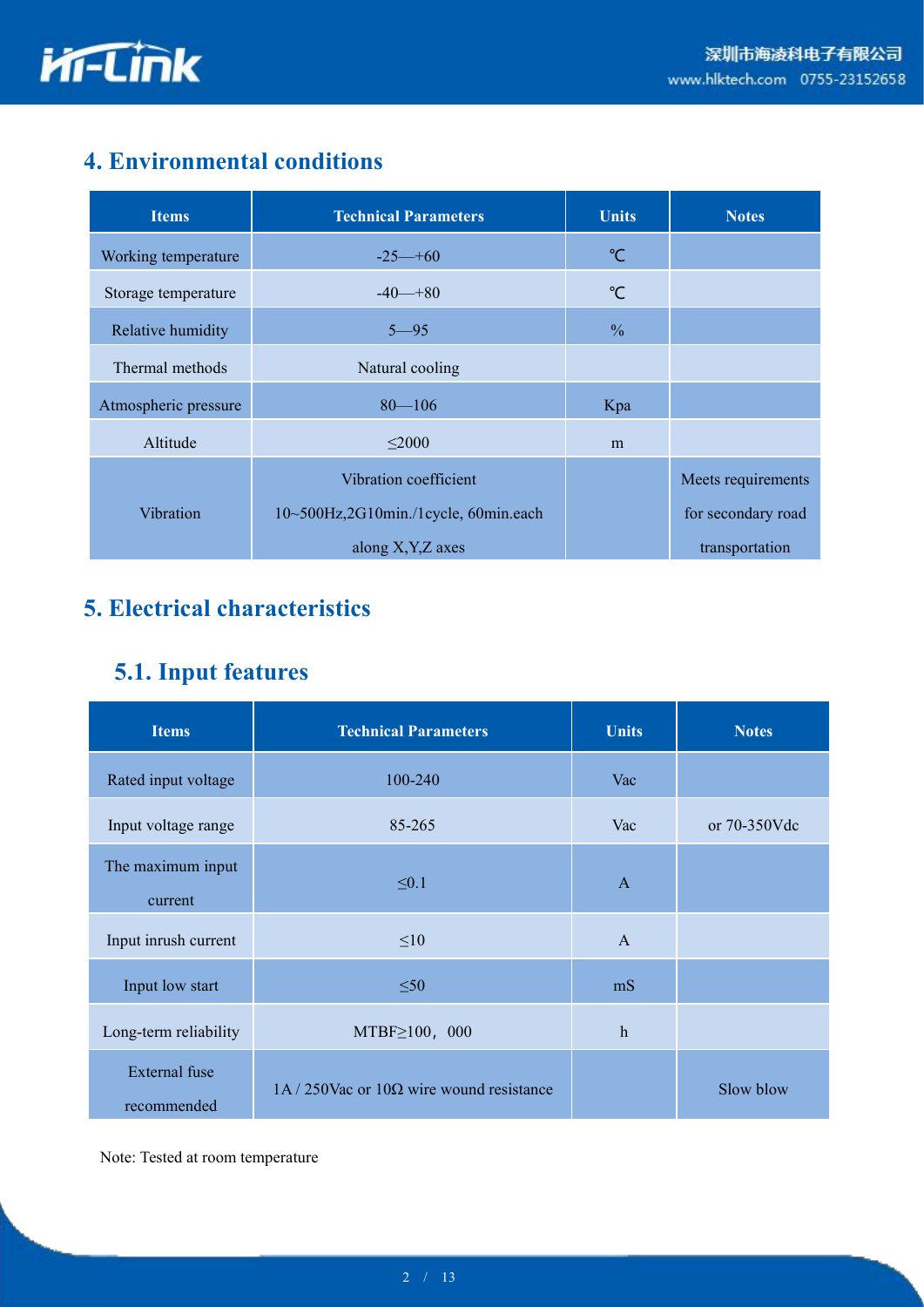

## **5.2. Output features (3.3V/1000mA)**

| <b>Items</b>                            | <b>Technical Parameters</b>                                                                                                              | <b>Units</b>  | <b>Notes</b>                        |
|-----------------------------------------|------------------------------------------------------------------------------------------------------------------------------------------|---------------|-------------------------------------|
| No-load rated output<br>voltage         | $3.3 \pm 0.1$                                                                                                                            | Vdc           |                                     |
| Full-load rated output<br>voltage       | $3.3 \pm 0.2$                                                                                                                            | Vdc           |                                     |
| Short time maximum<br>output current    | $\geq 1100$                                                                                                                              | mA            |                                     |
| Rated output current                    | 1000                                                                                                                                     | mA            |                                     |
| Voltage regulation                      | $\pm 0.2$                                                                                                                                | $\frac{0}{0}$ |                                     |
| Load regulation                         | $\pm 0.5$                                                                                                                                | $\frac{0}{0}$ |                                     |
| Input low voltage efficiency            | Vin=115Vac, Output full load $\geq$ 72                                                                                                   | $\frac{0}{0}$ |                                     |
| Input high voltage efficiency           | Vin=230Vac, Output full load $\geq$ 72                                                                                                   | $\frac{0}{0}$ |                                     |
| Output ripple and noise<br>$(mVp-p)$    | $\leq 100$<br>Rated input voltage, output full load. With 20MHz<br>bandwidth oscilloscope, Load side 10uF and 0.1uF<br>capacitance test. | mV            |                                     |
| Switching on/off overshoot<br>amplitude | (Rated input voltage, output plus $10\%$ load) $\leq 5$                                                                                  | $\%V_O$       |                                     |
| Output over-current<br>protection       | Output maximum load 110-150%                                                                                                             | $\mathbf{A}$  |                                     |
| Output short circuit<br>protection      | Direct short circuit in normal output and automatic<br>return to normal operation after removal of short<br>circuit                      |               | No-damage<br>to the whole<br>device |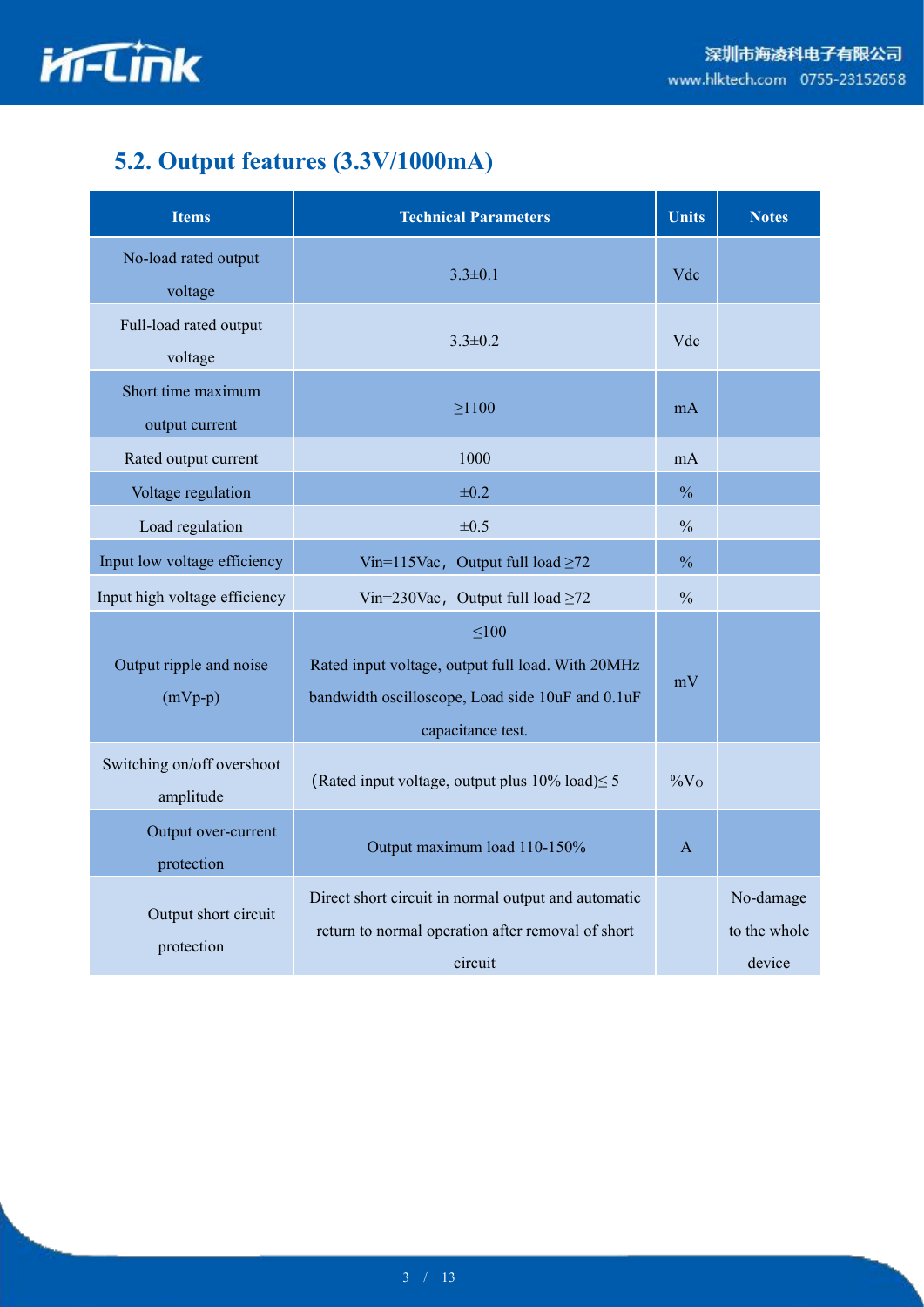

## **5.3. Output features (5V/600mA)**

| <b>Items</b>                            | <b>Technical Parameters</b>                                                                                                              | <b>Units</b>  | <b>Notes</b>                        |
|-----------------------------------------|------------------------------------------------------------------------------------------------------------------------------------------|---------------|-------------------------------------|
| No-load rated output<br>voltage         | $5.0 \pm 0.1$                                                                                                                            | Vdc           |                                     |
| Full-load rated output<br>voltage       | $5.0 \pm 0.2$                                                                                                                            | Vdc           |                                     |
| Short time maximum<br>output current    | $\geq 700$                                                                                                                               | mA            |                                     |
| Rated output current                    | 600                                                                                                                                      | mA            |                                     |
| Voltage regulation                      | $\pm 0.2$                                                                                                                                | $\frac{0}{0}$ |                                     |
| Load regulation                         | $\pm 0.5$                                                                                                                                | $\frac{0}{0}$ |                                     |
| Input low voltage efficiency            | Vin=115Vac, Output full load $\geq$ 73                                                                                                   | $\frac{0}{0}$ |                                     |
| Input high voltage efficiency           | Vin=230Vac, Output full load $\geq$ 73                                                                                                   | $\frac{0}{0}$ |                                     |
| Output ripple and noise<br>$(mVp-p)$    | $\leq 100$<br>Rated input voltage, output full load. With 20MHz<br>bandwidth oscilloscope, Load side 10uF and 0.1uF<br>capacitance test. | mV            |                                     |
| Switching on/off overshoot<br>amplitude | (Rated input voltage, output plus $10\%$ load) $\leq 5$                                                                                  | $\%V_O$       |                                     |
| Output over-current<br>protection       | Output maximum load 110-150%                                                                                                             | $\mathbf{A}$  |                                     |
| Output short circuit<br>protection      | Direct short circuit in normal output and automatic<br>return to normal operation after removal of short<br>circuit                      |               | No-damage<br>to the whole<br>device |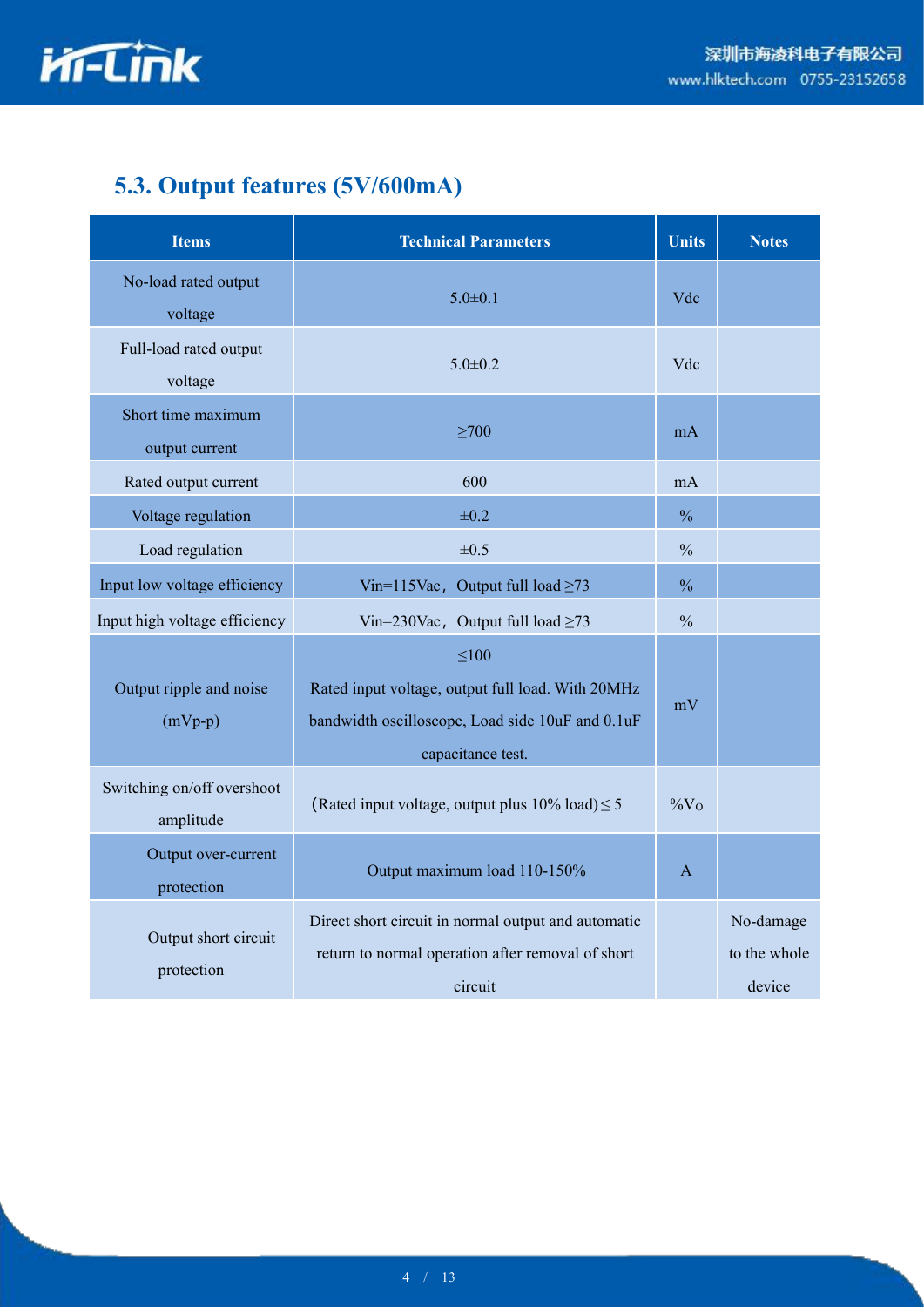

## **5.4. Output features (9V/330mA)**

| <b>Items</b>                            | <b>Technical Parameters</b>                                                                                                              | <b>Units</b>  | <b>Notes</b>                        |
|-----------------------------------------|------------------------------------------------------------------------------------------------------------------------------------------|---------------|-------------------------------------|
| No-load rated output<br>voltage         | $9.0 \pm 0.1$                                                                                                                            | Vdc           |                                     |
| Full-load rated output<br>voltage       | $9.0 \pm 0.2$                                                                                                                            | Vdc           |                                     |
| Short time maximum<br>output current    | $\geq 430$                                                                                                                               | mA            |                                     |
| Rated output current                    | 330                                                                                                                                      | mA            |                                     |
| Voltage regulation                      | $\pm 0.2$                                                                                                                                | $\frac{0}{0}$ |                                     |
| Load regulation                         | $\pm 0.5$                                                                                                                                | $\frac{0}{0}$ |                                     |
| Input low voltage efficiency            | Vin=115Vac, Output full load $\geq$ 73                                                                                                   | $\frac{0}{0}$ |                                     |
| Input high voltage efficiency           | Vin=230Vac, Output full load $\geq$ 73                                                                                                   | $\frac{0}{0}$ |                                     |
| Output ripple and noise<br>$(mVp-p)$    | $\leq 120$<br>Rated input voltage, output full load. With 20MHz<br>bandwidth oscilloscope, Load side 10uF and 0.1uF<br>capacitance test. | mV            |                                     |
| Switching on/off overshoot<br>amplitude | (Rated input voltage, output plus $10\%$ load) $\leq 5$                                                                                  | $\%V_O$       |                                     |
| Output over-current<br>protection       | Output maximum load 110-150%                                                                                                             | $\mathbf{A}$  |                                     |
| Output short circuit<br>protection      | Direct short circuit in normal output and automatic<br>return to normal operation after removal of short<br>circuit                      |               | No-damage<br>to the whole<br>device |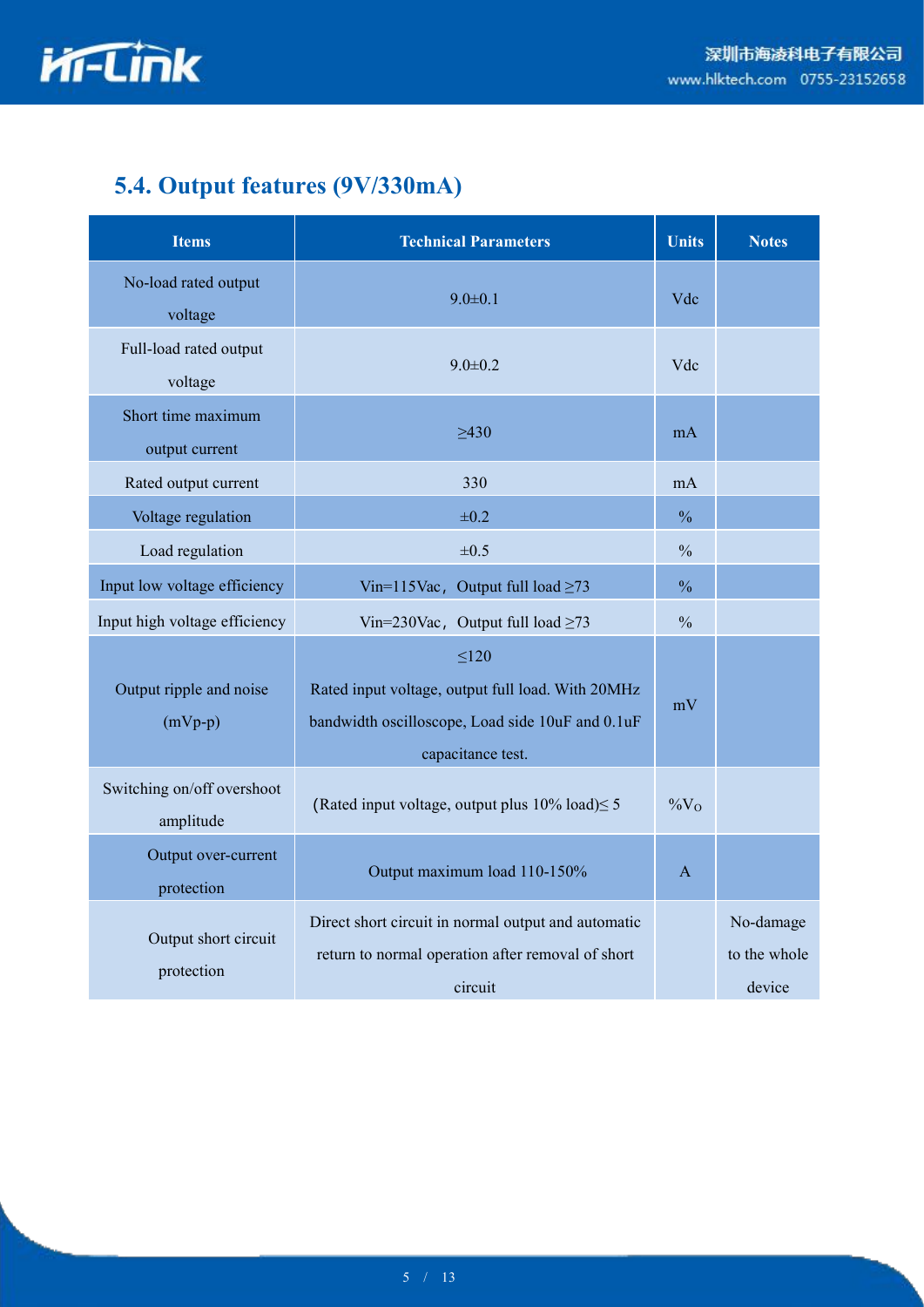

## **5.5. Output features (12V/250mA)**

| <b>Items</b>                            | <b>Technical Parameters</b>                                                                                                              | <b>Units</b>  | <b>Notes</b>                        |
|-----------------------------------------|------------------------------------------------------------------------------------------------------------------------------------------|---------------|-------------------------------------|
| No-load rated output<br>voltage         | $12.0 \pm 0.1$                                                                                                                           | Vdc           |                                     |
| Full-load rated output<br>voltage       | $12.0 \pm 0.2$                                                                                                                           | Vdc           |                                     |
| Short time maximum<br>output current    | $\geq 350$                                                                                                                               | mA            |                                     |
| Rated output current                    | 250                                                                                                                                      | mA            |                                     |
| Voltage regulation                      | $\pm 0.2$                                                                                                                                | $\frac{0}{0}$ |                                     |
| Load regulation                         | $\pm 0.5$                                                                                                                                | $\frac{0}{0}$ |                                     |
| Input low voltage efficiency            | Vin=115Vac, Output full load $\geq$ 73                                                                                                   | $\frac{0}{0}$ |                                     |
| Input high voltage efficiency           | Vin=230Vac, Output full load $\geq$ 73                                                                                                   | $\frac{0}{0}$ |                                     |
| Output ripple and noise<br>$(mVp-p)$    | $\leq 120$<br>Rated input voltage, output full load. With 20MHz<br>bandwidth oscilloscope, Load side 10uF and 0.1uF<br>capacitance test. | mV            |                                     |
| Switching on/off overshoot<br>amplitude | (Rated input voltage, output plus $10\%$ load) $\leq 5$                                                                                  | $\%V_O$       |                                     |
| Output over-current<br>protection       | Output maximum load 110-150%                                                                                                             | $\mathbf{A}$  |                                     |
| Output short circuit<br>protection      | Direct short circuit in normal output and automatic<br>return to normal operation after removal of short<br>circuit                      |               | No-damage<br>to the whole<br>device |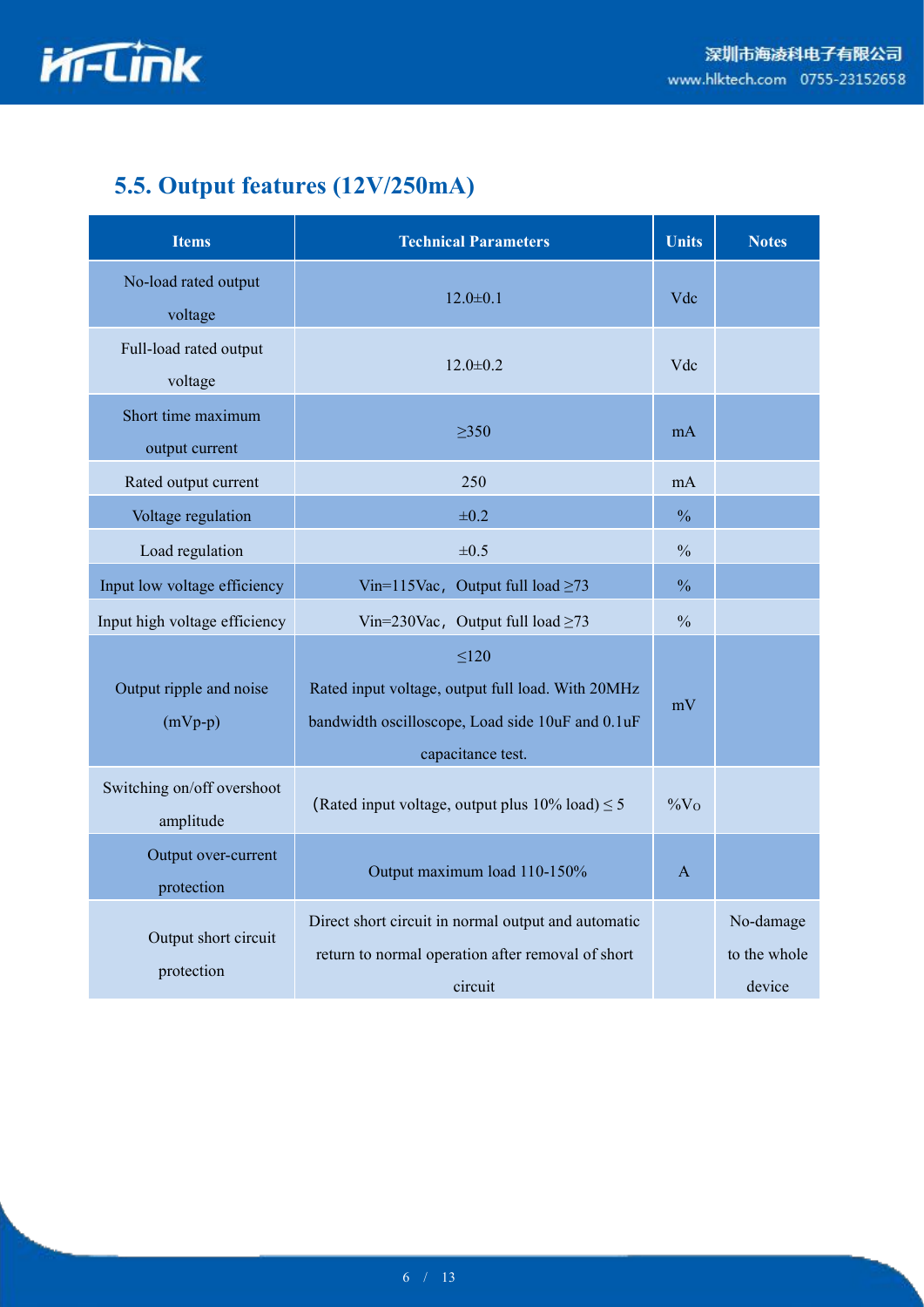

## **5.6. Output features (15V/200mA)**

| <b>Items</b>                            | <b>Technical Parameters</b>                                                                                                              | <b>Units</b>  | <b>Notes</b>                     |
|-----------------------------------------|------------------------------------------------------------------------------------------------------------------------------------------|---------------|----------------------------------|
| No-load rated output<br>voltage         | $15 \pm 0.1$                                                                                                                             | Vdc           |                                  |
| Full-load rated output<br>voltage       | $15 \pm 0.2$                                                                                                                             | Vdc           |                                  |
| Short time maximum<br>output current    | $\geq 300$                                                                                                                               | mA            |                                  |
| Rated output current                    | 200                                                                                                                                      | mA            |                                  |
| Voltage regulation                      | $\pm 0.2$                                                                                                                                | $\frac{0}{0}$ |                                  |
| Load regulation                         | $\pm 0.5$                                                                                                                                | $\frac{0}{0}$ |                                  |
| Input low voltage efficiency            | Vin=115Vac, Output full load $\geq$ 73                                                                                                   | $\frac{0}{0}$ |                                  |
| Input high voltage efficiency           | Vin=230Vac, Output full load $\geq$ 73                                                                                                   | $\frac{0}{0}$ |                                  |
| Output ripple and noise<br>$(mVp-p)$    | $\leq 150$<br>Rated input voltage, output full load. With 20MHz<br>bandwidth oscilloscope, Load side 10uF and 0.1uF<br>capacitance test. | mV            |                                  |
| Switching on/off overshoot<br>amplitude | (Rated input voltage, output plus $10\%$ load) $\leq 5$                                                                                  | $\%V_O$       |                                  |
| Output over-current<br>protection       | Output maximum load 110-130%                                                                                                             | $\mathbf{A}$  |                                  |
| Output short circuit<br>protection      | Direct short circuit in normal output and automatic<br>return to normal operation after removal of short<br>circuit                      |               | No-damage to<br>the whole device |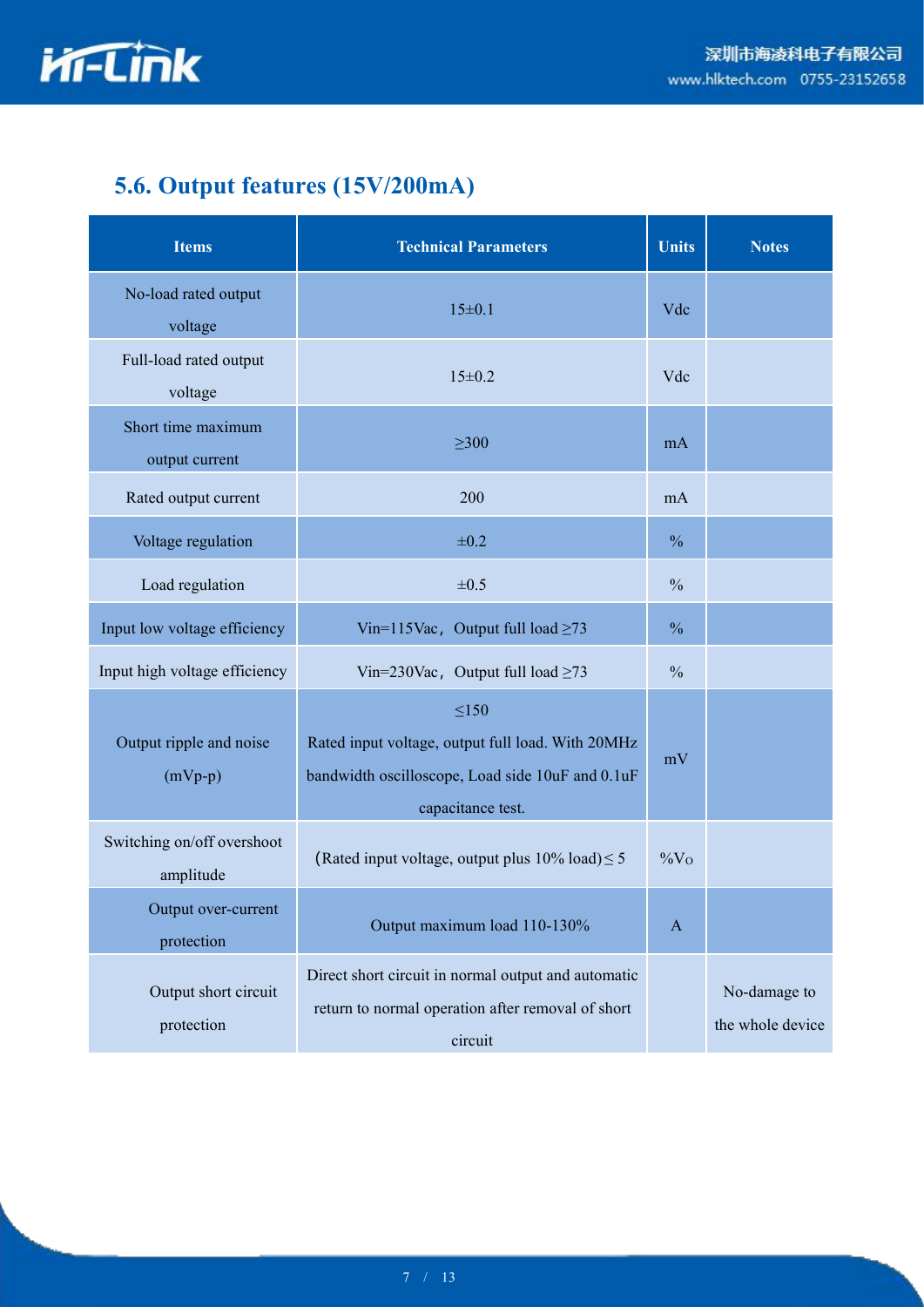

## **5.7. Output features (24V/125mA)**

| <b>Items</b>                            | <b>Technical Parameters</b>                                                                                                              | <b>Units</b>  | <b>Notes</b>                     |
|-----------------------------------------|------------------------------------------------------------------------------------------------------------------------------------------|---------------|----------------------------------|
| No-load rated output<br>voltage         | $24.0 \pm 0.1$                                                                                                                           | Vdc           |                                  |
| Full-load rated output<br>voltage       | $24.0 \pm 0.1$                                                                                                                           | Vdc           |                                  |
| Short time maximum<br>output current    | $\geq$ 220                                                                                                                               | mA            |                                  |
| Rated output current                    | 125                                                                                                                                      | mA            |                                  |
| Voltage regulation                      | $\pm 0.2$                                                                                                                                | $\frac{0}{0}$ |                                  |
| Load regulation                         | $\pm 0.5$                                                                                                                                | $\frac{0}{0}$ |                                  |
| Input low voltage efficiency            | Vin=115Vac, Output full load $\geq$ 73                                                                                                   | $\frac{0}{0}$ |                                  |
| Input high voltage efficiency           | Vin=230Vac, Output full load $\geq$ 73                                                                                                   | $\frac{0}{0}$ |                                  |
| Output ripple and noise<br>$(mVp-p)$    | $\leq 150$<br>Rated input voltage, output full load. With 20MHz<br>bandwidth oscilloscope, Load side 10uF and 0.1uF<br>capacitance test. | mV            |                                  |
| Switching on/off overshoot<br>amplitude | (Rated input voltage, output plus $10\%$ load) $\leq 5$                                                                                  | $\%V_O$       |                                  |
| Output over-current<br>protection       | Output maximum load 110-130%                                                                                                             | $\mathbf{A}$  |                                  |
| Output short circuit<br>protection      | Direct short circuit in normal output and automatic<br>return to normal operation after removal of short<br>circuit                      |               | No-damage to<br>the whole device |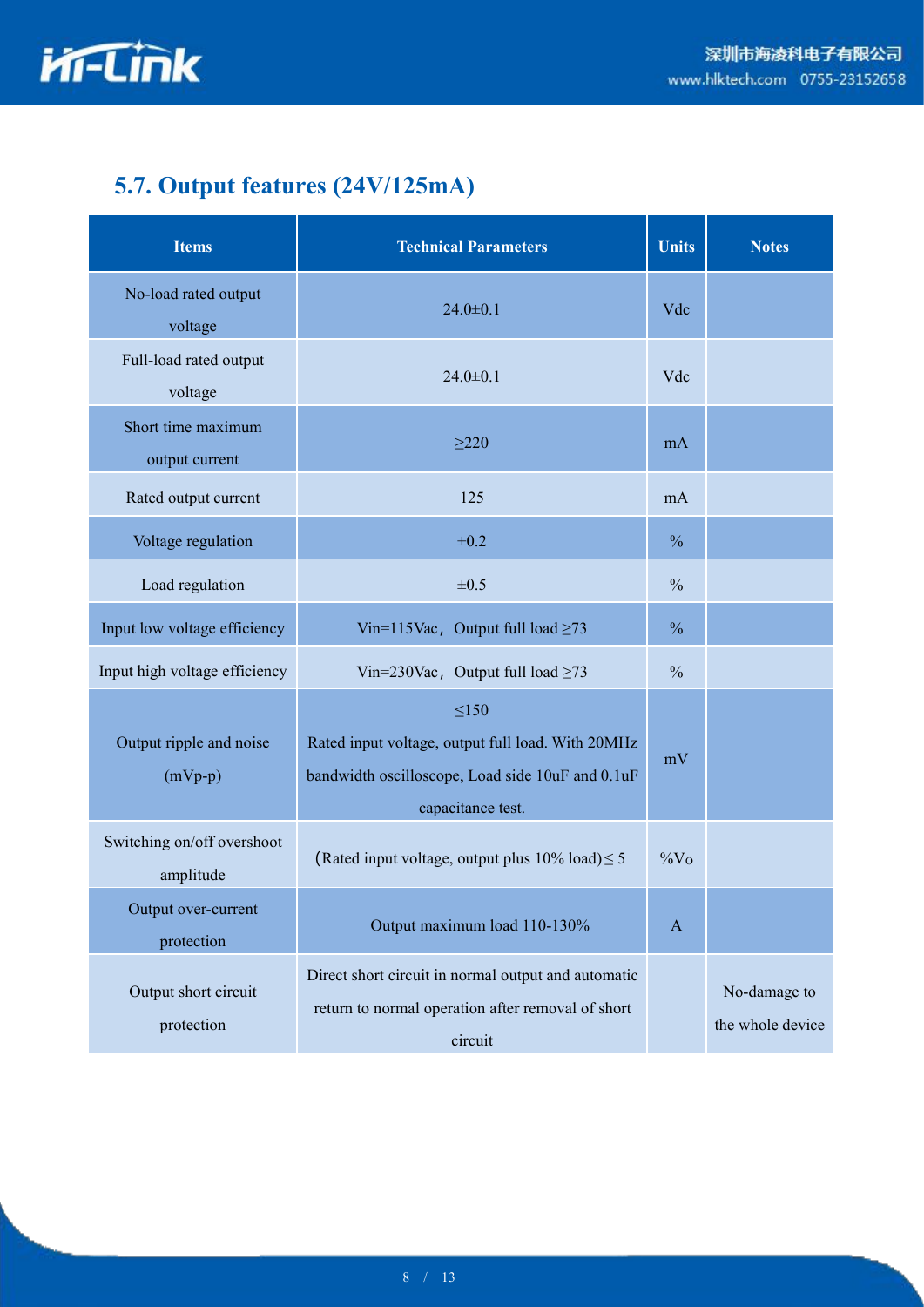



## **6. Input voltage and load characteristics**



Input voltage and load characteristic curve

#### **7. Working environment temperature and load characteristics**



#### **8. Typical application circuit**

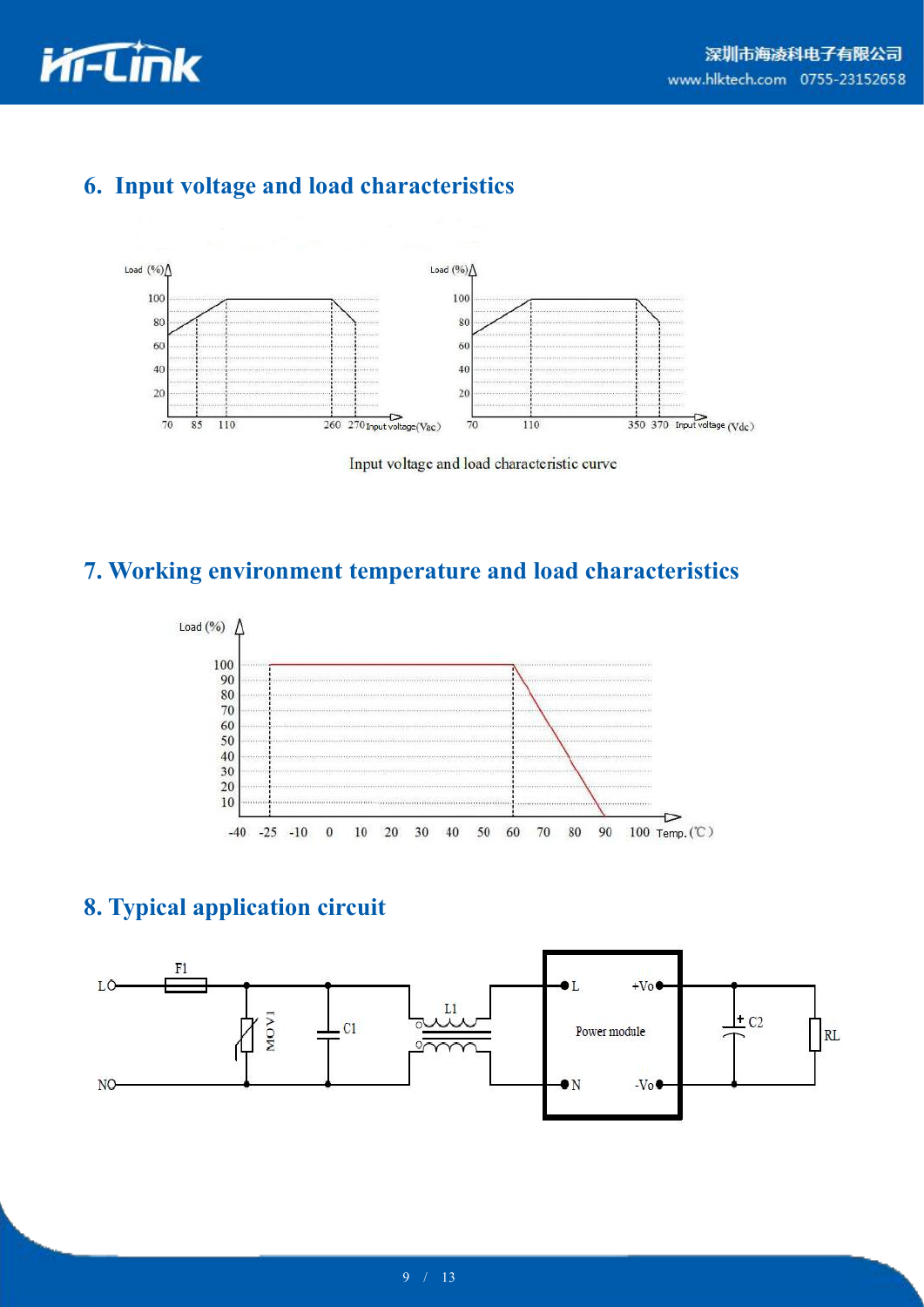

#### **8.1 Input parts**

| Component number /<br>recommended device | <b>Functions</b>                                                    |  | <b>Recommended value</b>                   |  |
|------------------------------------------|---------------------------------------------------------------------|--|--------------------------------------------|--|
| Fuse                                     | Protect the circuit from damage when the<br>module is working wrong |  | 1A/250Vac, Slow fuse                       |  |
| Varistor                                 | The cumulative surge is to protect the<br>module from damage        |  | 10D561K                                    |  |
| C1/Safety capacitance                    | Filtering, safety protection (EMC<br>certification)                 |  | 0.1uF/275Vac                               |  |
| L1/Common-mode<br>inductance             | <b>EMI</b> filtering                                                |  | Sensible value10-15mH, current<br>70-500mA |  |
|                                          |                                                                     |  |                                            |  |
| Safety capacitance                       |                                                                     |  | Common-mode inductance                     |  |

Notes:

- Fuse and varistor are basic protective circuits (must be connected).
- If you need to pass the authentication/certification, the Safety capacitance and common-mode inductance could not be omitted.

 $\bullet$  and the contract of  $\bullet$  and  $\bullet$ 

#### **8.2 Output parts**

| Component number /<br>recommended device | <b>Functions</b>                                                       | <b>Recommended value</b>                                                                          |  |  |
|------------------------------------------|------------------------------------------------------------------------|---------------------------------------------------------------------------------------------------|--|--|
| C2/filter capacitor                      | output ripple can be controlled in 30mV<br>after adding this capacitor | Aluminium electrolytic capacitance,<br>capacity 100-220 UF, voltage<br>reduction greater than 75% |  |  |
| RL/Load                                  | Load                                                                   |                                                                                                   |  |  |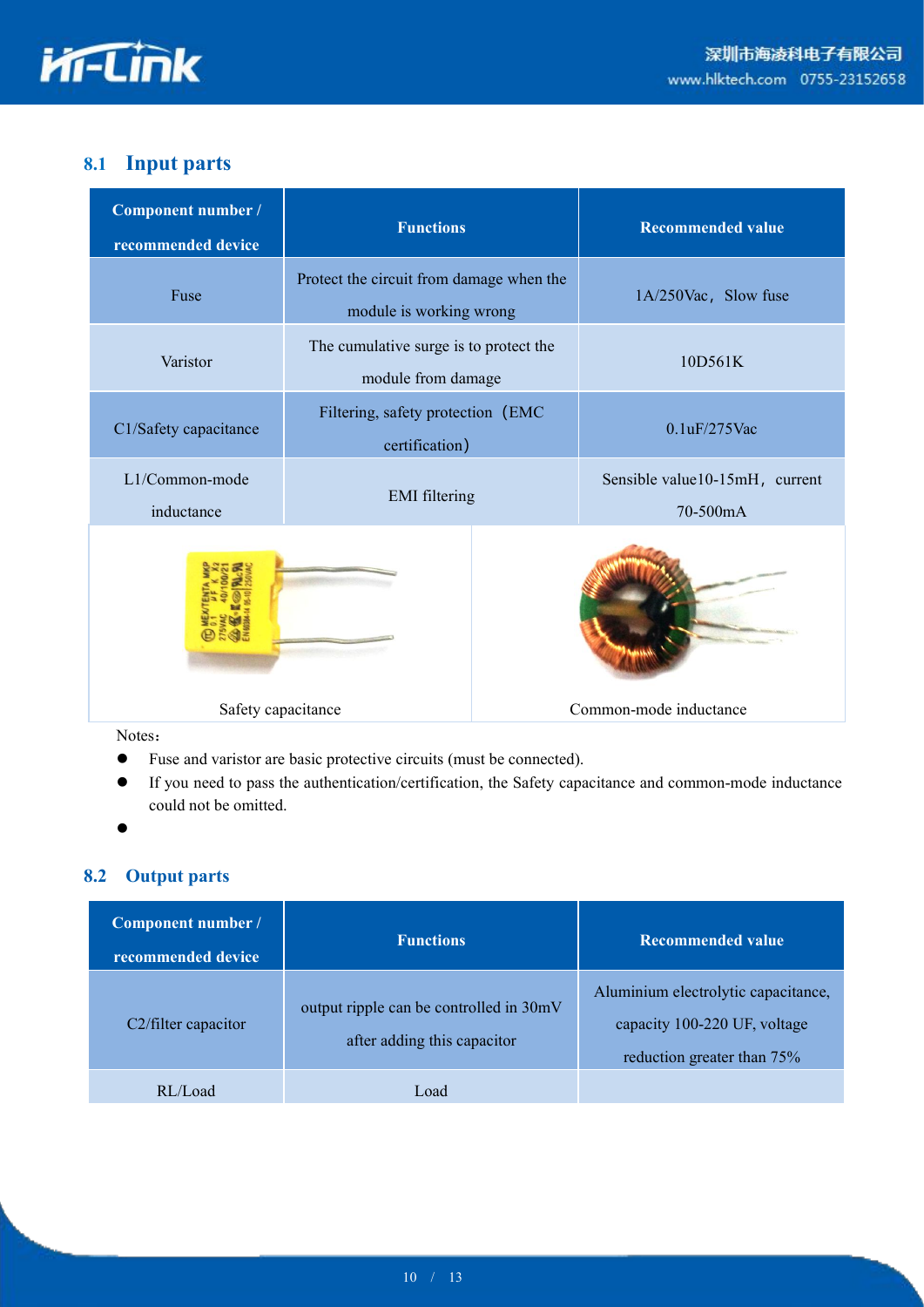

#### **9. Safety characteristic**

#### **9.1 Certification**

Product design meets UL and CE safety certification requirements. (The UL and CE certifications are made by the customer and need to be designed according to the reference circuit.)

#### **9.2 Safety and electromagnetic compatibility**

- The input design adopts UL listed 1A fuse
- The PCB board is made of double-sided copper clad foil, and the material fire resistance grade is 94-V0 grade
- Safety standard meets UL1012,EN60950,UL60950
- Insulation voltage I/P-O/P:2500Vac
- Insulation resistance I/P-O/P>100M Ohms/500Vdc 25℃ 70% RH
- Conduction and radiation meet EN55011, EN55022 (CISPR22)
- Electrostatic discharge IEC/EN 61000-4-2 level 4 8kV/15kV
- Radio frequency radiation immunity IEC/EN 61000-4-3

#### **10. Marking, packaging, transportation, storage**

#### **10.1 Marking**

#### **10.1.1 Product marking**

The product's unique bar code mark is attached to the appropriate location of the product to ensure trace ability of the date of manufacture, product batch, etc. of each product. Its content meets the requirements of national standards and industry standards.

#### **10.1.2 Packing marking**

Product box marked with the name of the manufacturer, site, zip code, product model, factory year, month, day; Marked with "up", "moisture-proof" and "carefree" and other transport signs, all signs are in line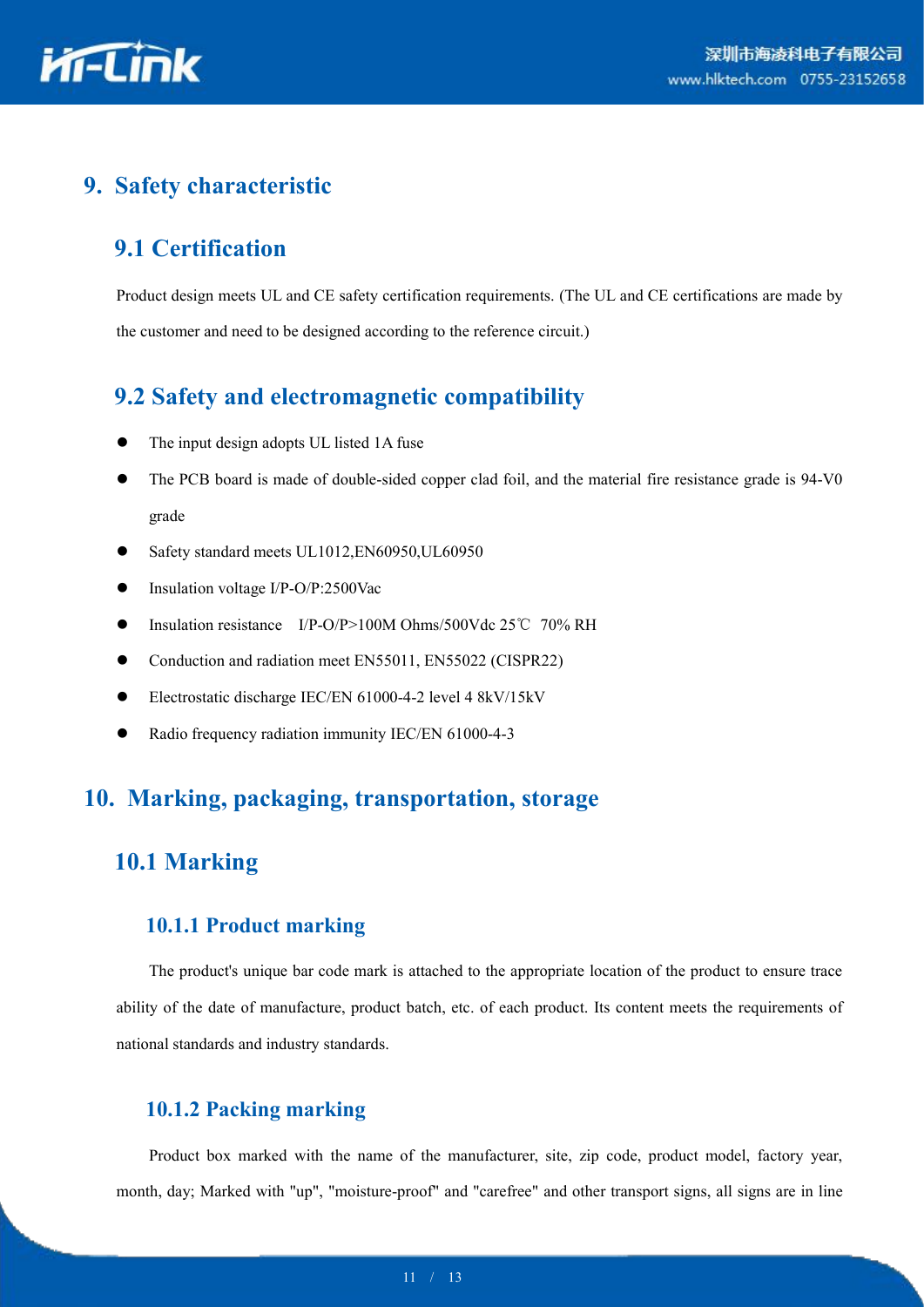

with the provisions of GB 191.

#### **10.2 Packaging**

Products using special plastic boxes separated packaging, with anti-vibration function, and in line with the provisions of GB 3873.

#### **10.3 Transportation**

Packaged products can be transported by any means of transportation, should be awning in transit, there should be no violent vibration, impact, etc.

### **10.4 Storage**

Product storage must meet the requirements of GB3873.